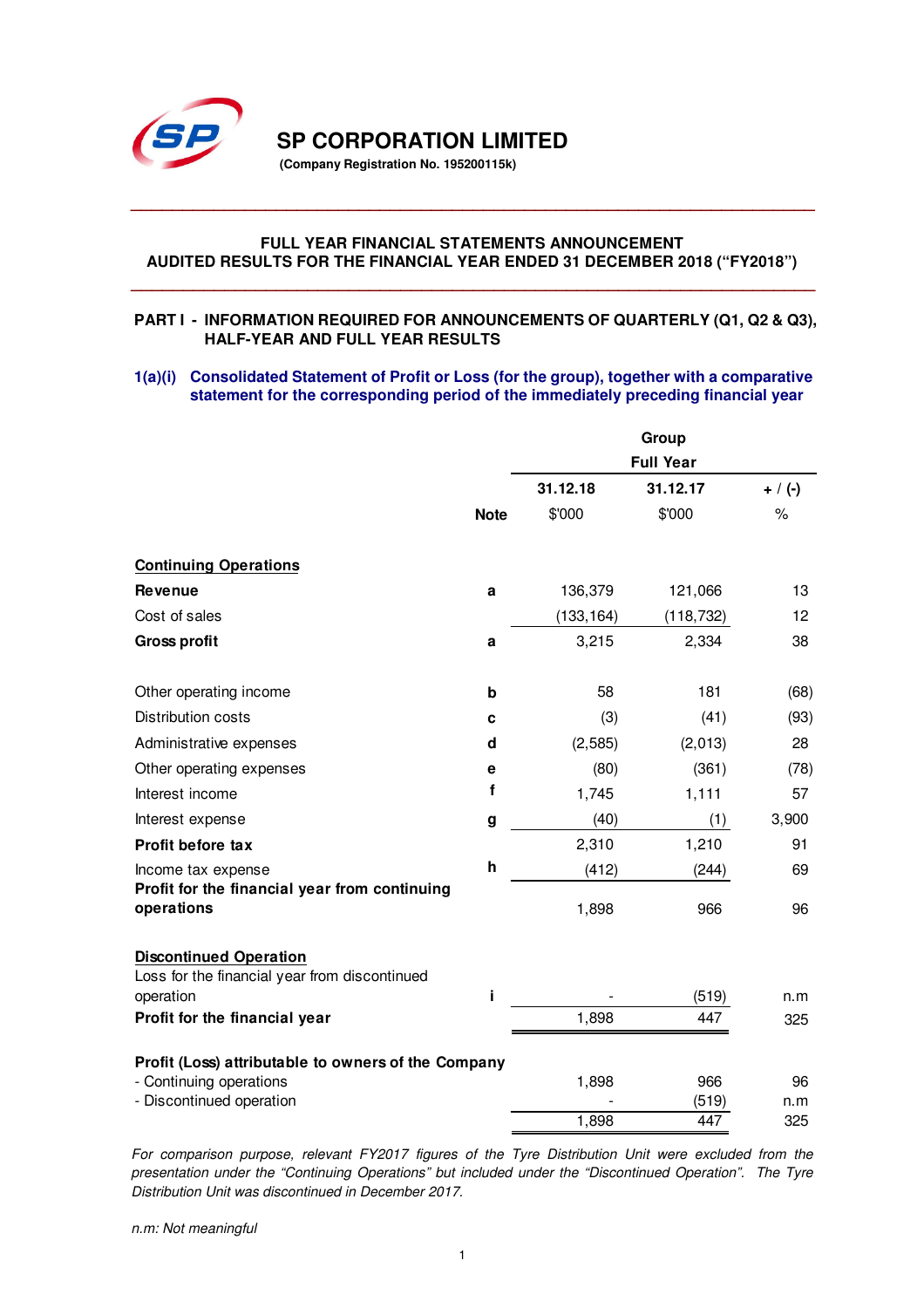#### **1(a)(ii) Consolidated Statement of Profit or Loss and Other Comprehensive Income (for the group), together with a comparative statement for the corresponding period of the immediately preceding financial year**

|                                                                                                              | Group<br><b>Full Year</b> |                    |                    |                   |
|--------------------------------------------------------------------------------------------------------------|---------------------------|--------------------|--------------------|-------------------|
|                                                                                                              | <b>Note</b>               | 31.12.18<br>\$'000 | 31.12.17<br>\$'000 | $+$ / (-)<br>$\%$ |
| Profit (Loss) for the financial year                                                                         |                           |                    |                    |                   |
| - Continuing operations                                                                                      |                           | 1,898              | 966                | 96                |
| - Discontinued operation                                                                                     |                           |                    | (519)              | n.m               |
|                                                                                                              |                           | 1,898              | 447                | 325               |
| Other comprehensive income (loss) after tax:<br>Item that may be reclassified subsequently to profit or loss |                           |                    |                    |                   |
| Exchange differences on translation of foreign operations                                                    |                           | 739                | (2,625)            | n.m               |
| Total comprehensive income (loss) for the financial year                                                     |                           | 2,637              | (2, 178)           | n.m               |
| Total comprehensive income (loss) for the financial year                                                     |                           |                    |                    |                   |
| attributable to owners of the Company                                                                        |                           | 2,637              | (2, 178)           | n.m               |

## **1(a)(iii) Profit for the financial year of the Group is arrived at after (charging) crediting the following:**

|                                                                 | Continuing<br><b>Operations</b><br><b>Full Year</b> |                          | <b>Discontinued</b><br>Operation<br><b>Full Year</b> |          | Group<br>Total<br><b>Full Year</b> |          |
|-----------------------------------------------------------------|-----------------------------------------------------|--------------------------|------------------------------------------------------|----------|------------------------------------|----------|
|                                                                 | 31.12.18                                            | 31.12.17                 | 31.12.18                                             | 31.12.17 | 31.12.18                           | 31.12.17 |
|                                                                 | \$'000                                              | \$'000                   | \$'000                                               | \$'000   | \$'000                             | \$'000   |
| Depreciation of plant and equipment                             | (41)                                                | (31)                     |                                                      | (76)     | (41)                               | (107)    |
| Foreign currency exchange loss                                  | (79)                                                | (361)                    |                                                      | (4)      | (79)                               | (365)    |
| Allowance for doubtful trade receivables                        |                                                     | $\overline{\phantom{0}}$ | $\overline{\phantom{a}}$                             | (5)      |                                    | (5)      |
| Allowance for inventory obsolescence                            |                                                     |                          | $\overline{\phantom{a}}$                             | (6)      |                                    | (6)      |
| Inventories written off<br>(Under) Over provision of income tax |                                                     | $\overline{\phantom{0}}$ |                                                      | (31)     |                                    | (31)     |
| in respect of prior financial years                             | (63)                                                | 57                       |                                                      |          | (63)                               | 57       |

#### **Notes: (a) to (h) relate solely to Continuing Operations:**

- a. All revenue of the current year was from commodities trading. The increase in revenue for FY2018 compared to FY2017 was mainly due to higher coal sales, partially offset by lower rubber and aluminium sales. The higher gross profit margin reflected improved margin from coal trading.
- b. Other operating income in FY2017 was higher mainly due to handling fees relating to coal shipments.
- c. The decrease in distribution costs was largely due to lower manpower costs as a result of staff attrition.
- d. Administrative expenses increased mainly due to higher professional fees and rental expenses, partially offset by lower manpower costs, training costs and other office expenses.
- e. Foreign currency exchange loss in FY2018 was lower than last year as the US dollar appreciated against Singapore dollar during the financial year.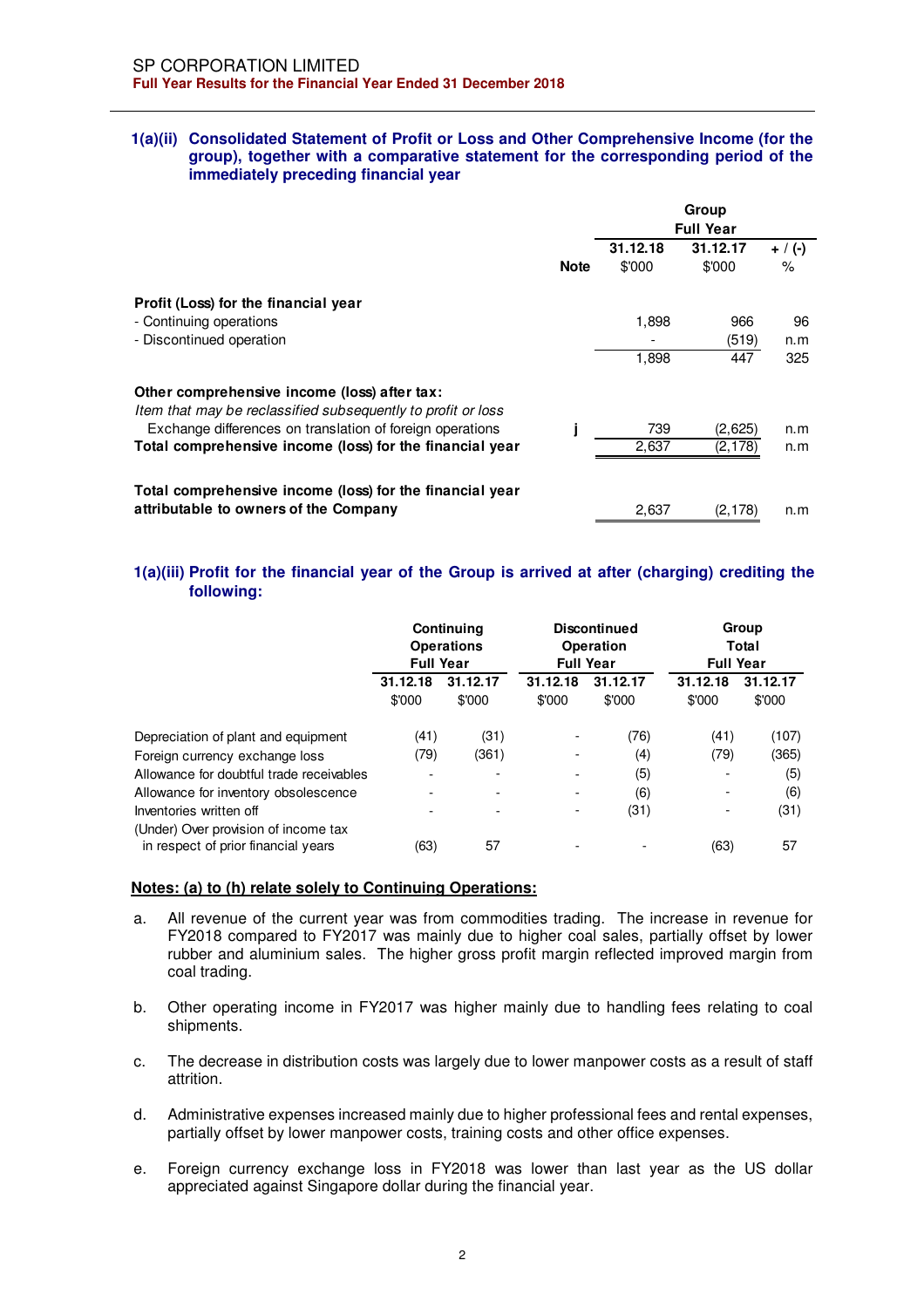- f. Interest income increased mainly due to the interest income on loan to a related party and higher overdue trade receivables.
- g. The utilisation of trade financing facilities for commodities trading resulted in a higher interest expense.
- h. Income tax expense was higher as there was no group relief from the Tyre Distribution Unit, as well as an under provision of income tax expense for prior years.
- i. Discontinued Operation refers to the tyre distribution business. Its performance in FY2017 was presented as follows:

|                                                | Group            |
|------------------------------------------------|------------------|
|                                                | <b>Full Year</b> |
|                                                | 31.12.17         |
|                                                | \$'000           |
| Loss from tyre distribution                    | (1, 192)         |
| Gain on disposal of tyre distribution business | 673              |
|                                                | (519)            |

The loss from tyre distribution was further analysed as follows:

|                                       | Group            |
|---------------------------------------|------------------|
|                                       | <b>Full Year</b> |
|                                       | 31.12.17         |
|                                       | \$'000           |
|                                       |                  |
| <b>Revenue</b>                        | 6,660            |
| Cost of sales                         | (5,638)          |
| <b>Gross profit</b>                   | 1,022            |
| Other operating income                | 22               |
| Distribution costs                    | (1, 575)         |
| Administrative expenses               | (924)            |
| Other operating expenses              | (11)             |
| Interest income                       | 1                |
| Loss before tax                       | (1, 465)         |
| Income tax credit                     | 273              |
| Loss after tax for the financial year | (1, 192)         |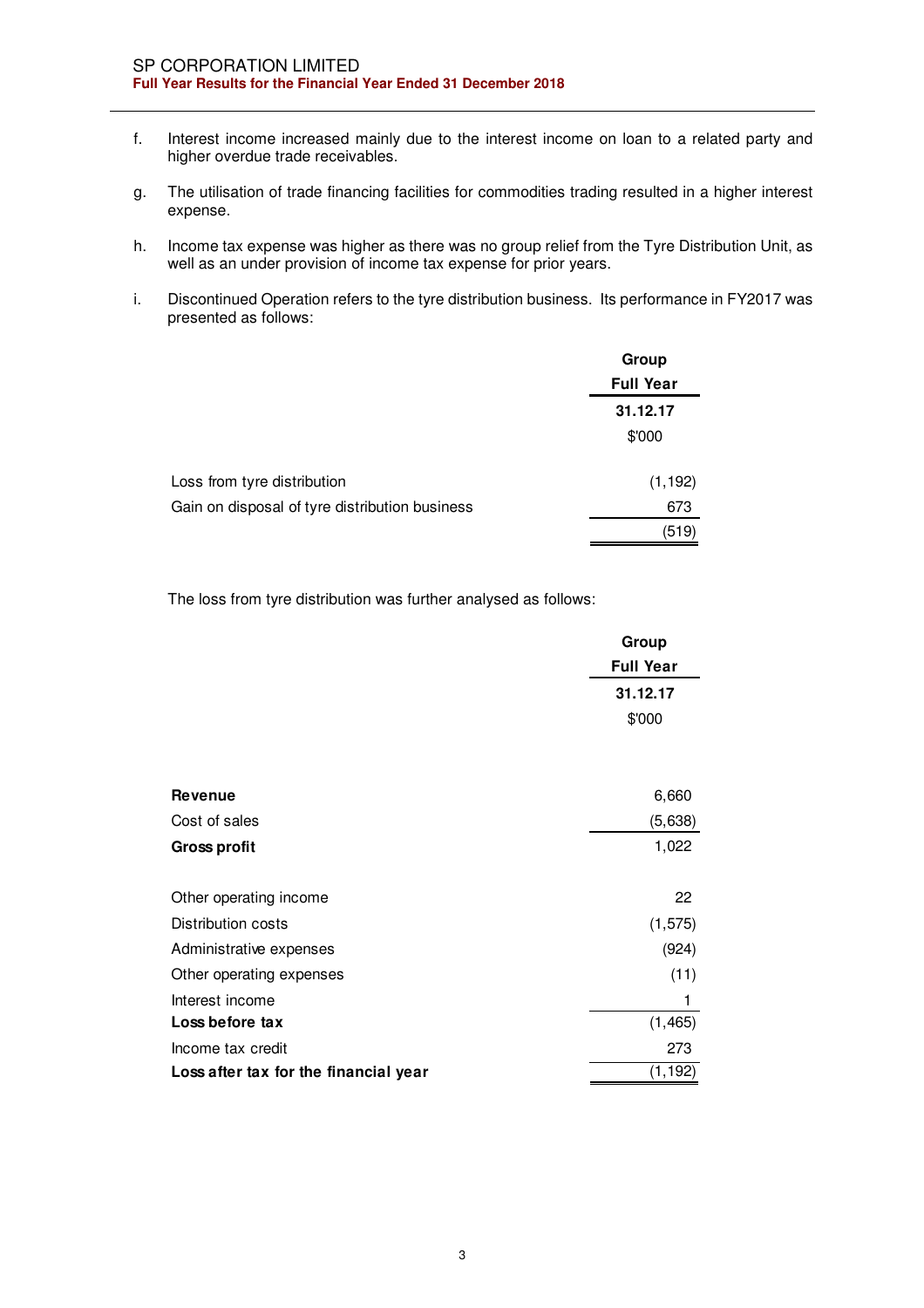|                                                | Group<br><b>Full Year</b> |
|------------------------------------------------|---------------------------|
|                                                | 31.12.17<br>\$'000        |
| Gain on disposal of tyre distribution business |                           |
| Consideration<br>Net assets disposed of        | 1,750<br>(914)            |
| Related expenses                               | (163)                     |
|                                                | 673                       |

j. The translation gain was due to the appreciation of US dollar against Singapore dollar upon consolidation of subsidiaries whose functional currency is US dollar as opposed to the depreciation of US dollar against Singapore dollar last year.

## **1(b)(i) Statements of Financial Position (for the issuer and group), together with a comparative statement as at the end of the immediately preceding financial year**

| Group    |                                            |                                   |                                                                        |                         |                                          |  |  |
|----------|--------------------------------------------|-----------------------------------|------------------------------------------------------------------------|-------------------------|------------------------------------------|--|--|
| 31.12.18 | 31.12.17                                   | 1.1.17                            | 31.12.18                                                               | 31.12.17                | 1.1.17                                   |  |  |
| \$'000   | \$'000                                     | \$'000                            | \$'000                                                                 | \$'000                  | \$'000                                   |  |  |
|          |                                            |                                   |                                                                        |                         |                                          |  |  |
|          |                                            |                                   |                                                                        |                         |                                          |  |  |
| 208      | 172                                        | 375                               | 140                                                                    | 161                     | 184                                      |  |  |
|          |                                            |                                   | 30,611                                                                 | 30,343                  | 18,413                                   |  |  |
| 208      | 172                                        | 375                               | 30,751                                                                 | 30,504                  | 18,597                                   |  |  |
|          |                                            |                                   |                                                                        |                         |                                          |  |  |
|          | ÷,                                         |                                   |                                                                        |                         |                                          |  |  |
|          |                                            |                                   |                                                                        |                         | 19,262                                   |  |  |
|          |                                            |                                   |                                                                        |                         |                                          |  |  |
|          |                                            |                                   |                                                                        |                         | 69                                       |  |  |
|          |                                            |                                   |                                                                        |                         | 2,449                                    |  |  |
|          |                                            |                                   |                                                                        |                         | 21,780                                   |  |  |
| 67,728   | 67,013                                     | 77,971                            | 52,485                                                                 | 39,013                  | 40,377                                   |  |  |
|          |                                            |                                   |                                                                        |                         |                                          |  |  |
|          |                                            |                                   |                                                                        |                         |                                          |  |  |
| 58,366   | 58,366                                     | 58,366                            | 58,366                                                                 | 58,366                  | 58,366                                   |  |  |
| (258)    | (997)                                      | 1,628                             |                                                                        |                         |                                          |  |  |
| (4,665)  | (6, 563)                                   | (7,010)                           | (19, 982)                                                              | (20, 486)               | (19, 173)                                |  |  |
| 53,443   | 50,806                                     | 52,984                            | 38,384                                                                 | 37,880                  | 39,193                                   |  |  |
|          |                                            |                                   |                                                                        |                         |                                          |  |  |
| 49       | 38                                         | 54                                | $\mathbf{1}$                                                           | $\mathbf{1}$            | 1                                        |  |  |
|          |                                            |                                   |                                                                        |                         |                                          |  |  |
| 13,952   | 16,150                                     | 24,567                            | 14,079                                                                 | 1,113                   | 1,092                                    |  |  |
| 284      | 19                                         | 366                               | 21                                                                     | 19                      | 91                                       |  |  |
| 14,236   | 16,169                                     | 24,933                            | 14,100                                                                 | 1,132                   | 1,183                                    |  |  |
|          |                                            |                                   | 52,485                                                                 | 39,013                  | 40,377                                   |  |  |
|          | 37,036<br>20,000<br>24<br>10,460<br>67,520 | 44,039<br>118<br>22,684<br>66,841 | 759<br>51,901<br>110<br>24,826<br>77,596<br>67,728<br>67,013<br>77,971 | 20,831<br>903<br>21,734 | Company<br>6,701<br>69<br>1.739<br>8,509 |  |  |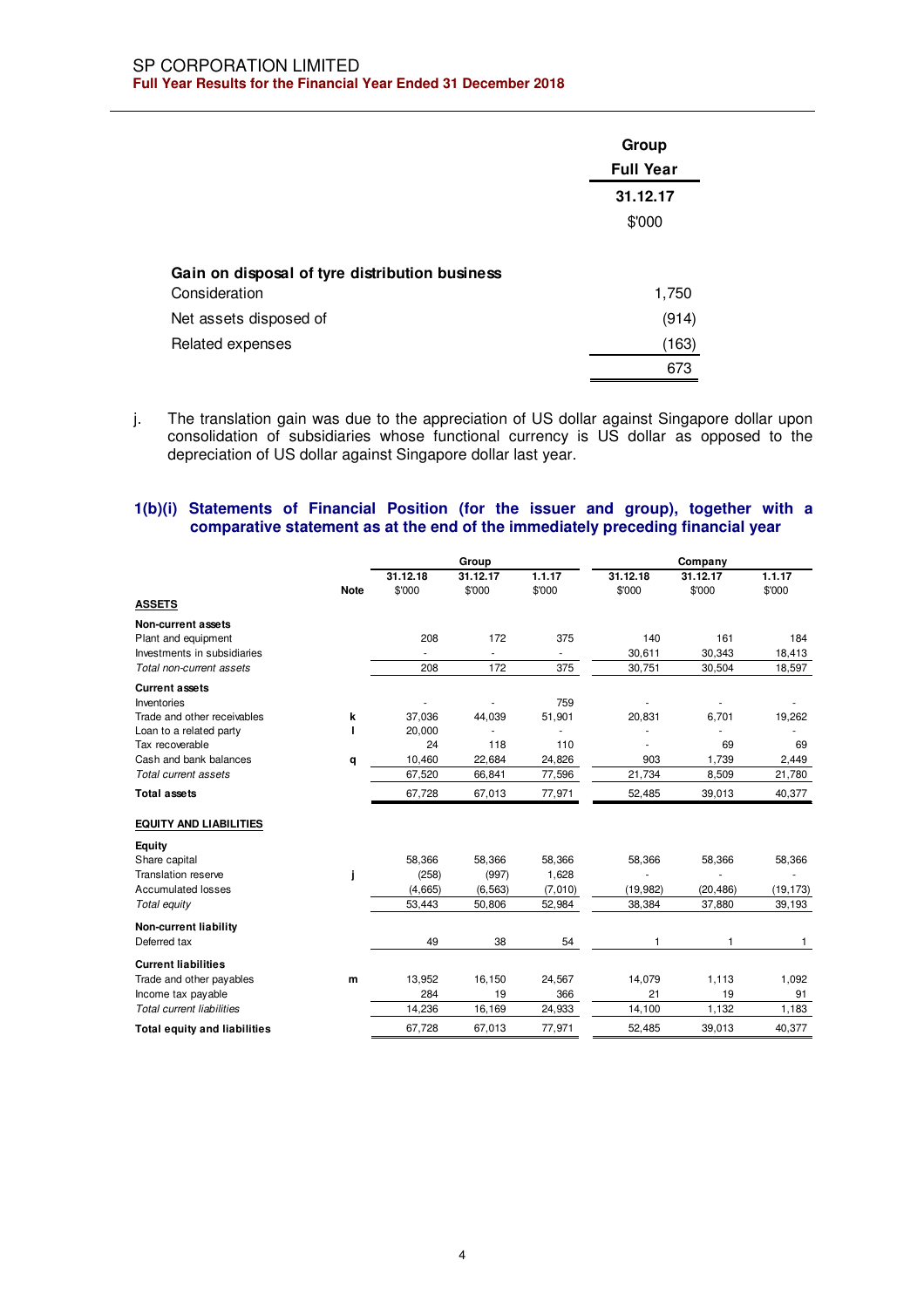## **Note:**

k. The decrease in trade and other receivables of the Group was largely due to the timing in collection from customers. The increase in trade and other receivables of the Company arose from a loan to a subsidiary.

The interest-bearing refundable trade deposit of US\$6 million (equivalent to approximately \$8.2 million) placed with a coal supplier has been renewed for another year till 31 July 2019. The coal allocation for FY2018 has been fulfilled and all due interest payments had been met.

- l. The loan to a related party is repayable within one year and carries fixed interest rate at 7.5% per annum. The loan and all accrued interest shall be repaid in full on the repayment date in cash, or in such other repayment method as otherwise agreed between the parties, in which case interest would not apply.
- m. The decrease in trade and other payables of the Group was mainly due to the timing of lumpy payments to coal and rubber suppliers. The increase in trade and other payables of the Company was mainly because of a loan from a subsidiary.

## **1(b)(ii) Aggregate amount of group's borrowings and debt securities**

## **Amount repayable in one year or less, or on demand**

|                | 31.12.18                 |                | 31.12.18                 |                | 1.1.17                   |
|----------------|--------------------------|----------------|--------------------------|----------------|--------------------------|
| <b>Secured</b> | Unsecured                | <b>Secured</b> | <b>Unsecured</b>         | <b>Secured</b> | Unsecured                |
| \$'000         | \$'000                   | \$'000         | \$'000                   | \$'000         | \$'000                   |
| -              | $\overline{\phantom{a}}$ | -              | $\overline{\phantom{0}}$ | -              | $\overline{\phantom{0}}$ |

## **Details of any collateral**

None.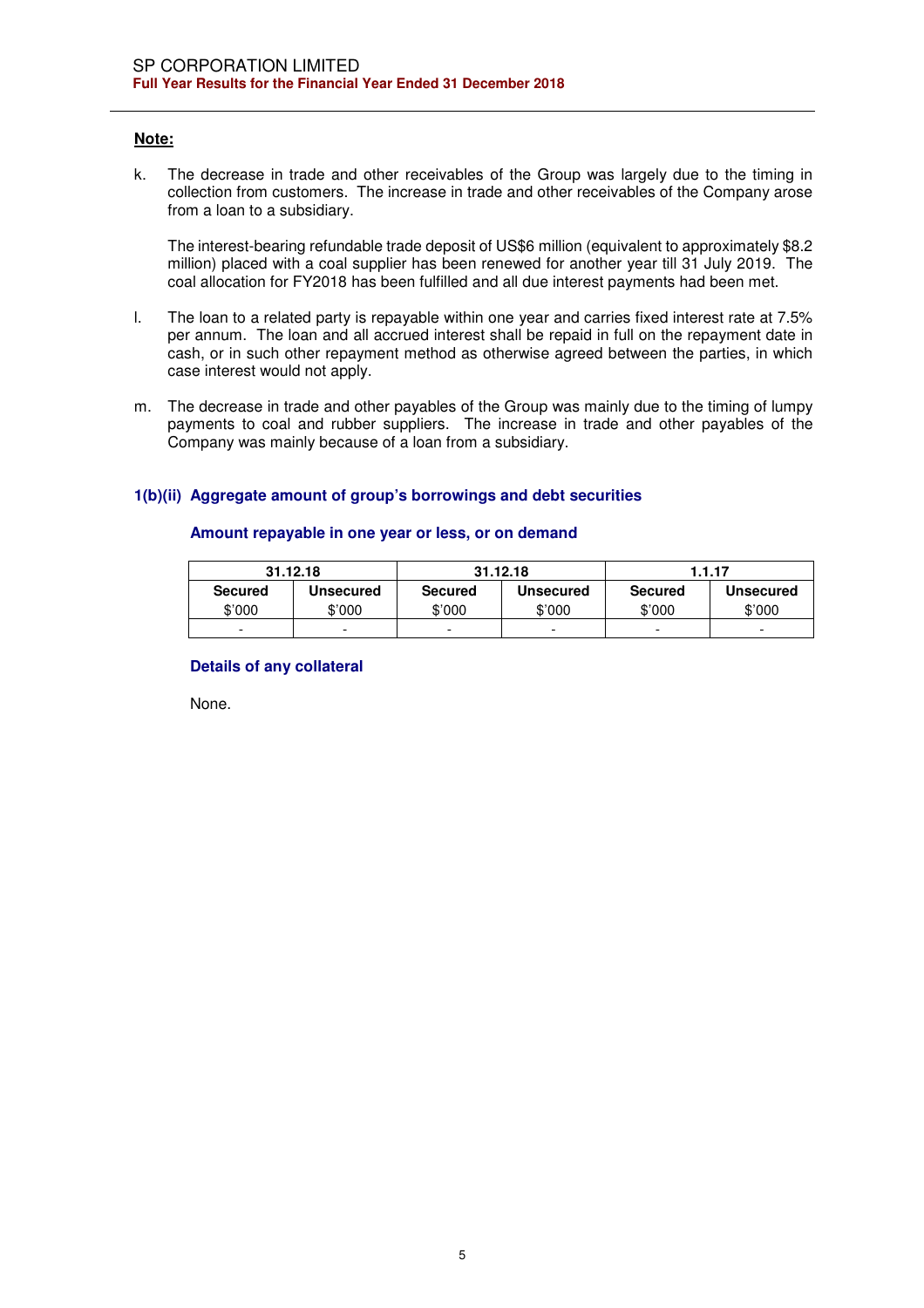#### **1(c) A statement of cash flows (for the group), together with a comparative statement for the corresponding period of the immediately preceding financial year**

|                                                                 |              | Group                        |          |
|-----------------------------------------------------------------|--------------|------------------------------|----------|
|                                                                 |              | <b>Full Year</b>             |          |
|                                                                 |              | 31.12.18                     | 31.12.17 |
|                                                                 | <b>Note</b>  | \$'000                       | \$'000   |
| <b>Operating activities</b>                                     |              |                              |          |
| Profit before tax                                               |              |                              |          |
| from continuing operations and discontinued operation           |              | 2,310                        | 418      |
| Adjustments for:                                                |              |                              |          |
| Depreciation of plant and equipment                             |              | 41                           | 107      |
| Gain on disposal of tyre distribution business                  |              |                              | (673)    |
| Allowance for doubtful trade receivables                        |              |                              | 5        |
| Allowance for inventory obsolescence                            |              |                              | 6        |
| Inventories written off                                         |              |                              | 31       |
| Interest expense                                                |              | 40                           | 1        |
| Interest income                                                 |              | (1,745)                      | (1, 112) |
| Fair value gain on forward contracts, unrealised                |              |                              | (19)     |
| Operating cash flows before movements in working capital        |              | 646                          | (1,236)  |
| Inventories                                                     |              |                              | 722      |
| Trade and other receivables                                     |              | 8,651                        | 5,137    |
| Restricted bank balances                                        |              | 554                          | 833      |
| Trade and other payables                                        |              | (2,707)                      | (5,868)  |
| Cash generated from (used in) operations                        |              | 7,144                        | (412)    |
| Interest paid                                                   |              | (40)                         | (1)      |
| Interest received                                               |              | 1,213                        | 1,056    |
| Income tax paid, net                                            |              | (67)                         | (320)    |
| Net cash from operating activities                              | n            | 8,250                        | 323      |
| <b>Investing activities</b>                                     |              |                              |          |
| Purchase of plant and equipment                                 |              | (78)                         | (70)     |
| Loan to a related party                                         |              | (20,000)                     |          |
| Net cash used in investing activities                           | $\mathbf{o}$ | (20,078)                     | (70)     |
| <b>Financing activities</b>                                     |              |                              |          |
| Proceeds from borrowings                                        |              | 36,192                       |          |
| Repayment of borrowings                                         |              | (36, 192)                    |          |
| Net cash from financing activities                              | р            | $\qquad \qquad \blacksquare$ |          |
| Net (decrease) increase in cash and cash equivalents            |              | (11, 828)                    | 253      |
| Cash and cash equivalents at the beginning of financial year    |              | 20,837                       | 22,146   |
| Effects of exchange rate changes on the balance of cash held in |              |                              |          |
| foreign currencies                                              |              | 158                          | (1, 562) |
| Cash and cash equivalents at the end of financial year          | q            | 9,167                        | 20,837   |
|                                                                 |              |                              |          |

#### **Note:**

- n. Net cash from operating activities during the financial year was largely attributable to accelerated collections from customers, partially offset by the timing of lumpy payments to suppliers.
- o. Net cash used in investing activities during the financial year was mainly due to the disbursement of a loan of \$20 million to a related party.
- p. Borrowings were in the form of trust receipts for commodities trading in 2H2018; all of which were settled by 31 December 2018.
- q. Cash and cash equivalents as at 31 December 2018 excluded a sum of \$1,293,000 (2017: \$1,847,000) which had been pledged to banks as collateral for trade and credit facilities provided to a subsidiary.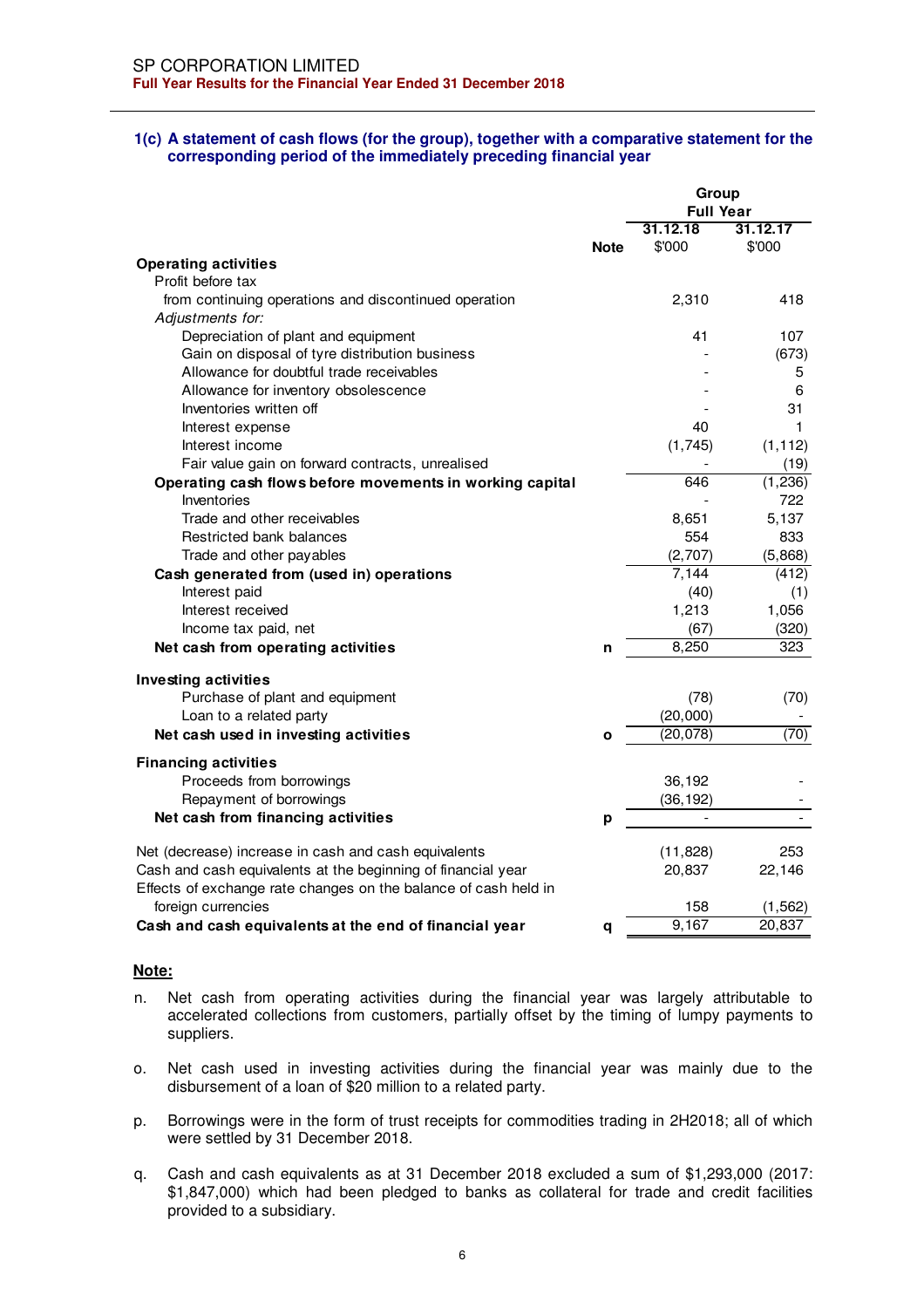### **1(d)(i) A statement (for the issuer and group) showing either (i) all changes in equity or (ii) changes in equity other than those arising from capitalisation issues and distributions to shareholders, together with a comparative statement for the corresponding period of the immediately preceding financial year**

|                                                                                    | Equity attributable to owners of the Company |                          |                                                    |                           |  |
|------------------------------------------------------------------------------------|----------------------------------------------|--------------------------|----------------------------------------------------|---------------------------|--|
|                                                                                    | <b>Share</b><br>Capital<br>\$'000            | <b>Reserve</b><br>\$'000 | <b>Translation Accumulated</b><br>Losses<br>\$'000 | Total<br>Equity<br>\$'000 |  |
| <b>The Group</b>                                                                   |                                              |                          |                                                    |                           |  |
| At 1 January 2018<br>Total comprehensive income for the financial year             | 58.366                                       | (997)                    | (6, 563)                                           | 50,806                    |  |
| Profit for the financial year<br>Other comprehensive income for the financial year |                                              | 739                      | 1,898                                              | 1,898<br>739              |  |
| At 31 December 2018                                                                | 58,366                                       | (258)                    | (4,665)                                            | 53,443                    |  |
| At 1 January 2017<br>Total comprehensive loss for the financial year               | 58.366                                       | 1,628                    | (7,010)                                            | 52,984                    |  |
| Profit for the financial year<br>Other comprehensive income for the financial year |                                              | (2,625)                  | 447                                                | 447<br>(2,625)            |  |
| At 31 December 2017                                                                | 58,366                                       | (997)                    | (6, 563)                                           | 50,806                    |  |
| The Company                                                                        |                                              |                          |                                                    |                           |  |
| At 1 January 2018<br>Profit for the financial year, representing total             | 58,366                                       |                          | (20, 486)                                          | 37,880                    |  |
| comprehensive income for the financial year                                        |                                              |                          | 504                                                | 504                       |  |
| At 31 December 2018                                                                | 58,366                                       |                          | (19, 982)                                          | 38,384                    |  |
| At 1 January 2017<br>Loss for the financial year, representing total               | 58.366                                       |                          | (19, 173)                                          | 39,193                    |  |
| comprehensive loss for the financial year                                          |                                              |                          | (1, 313)                                           | (1,313)                   |  |
| At 31 December 2017                                                                | 58,366                                       | $\blacksquare$           | (20, 486)                                          | 37,880                    |  |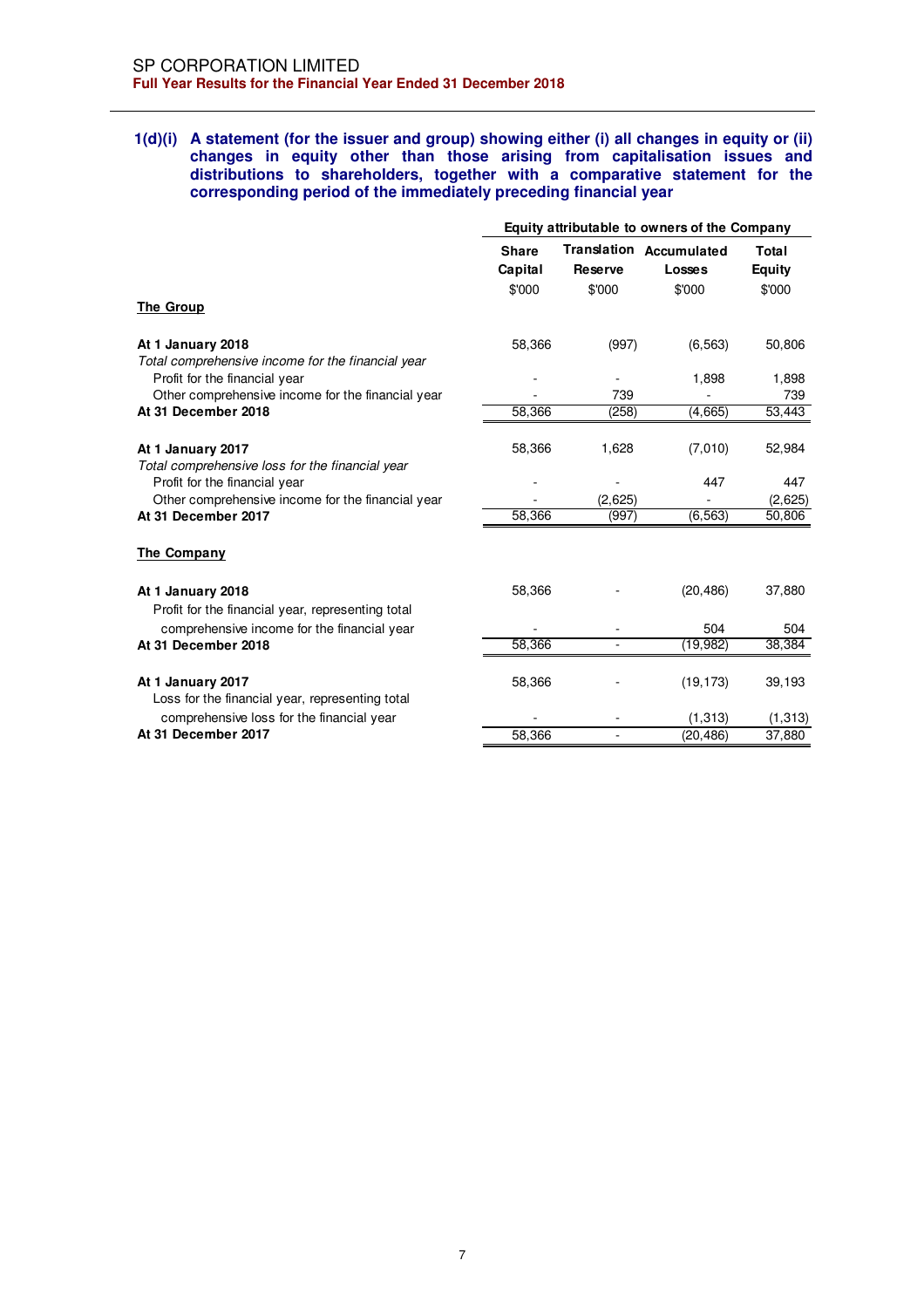#### **1(d)(ii) Details of any changes in the company's share capital arising from rights issue, bonus issue, share buy-backs, exercise of share options or warrants, conversion of other issues of equity securities, issue of shares or cash or as consideration for acquisition or for any other purpose since the end of the previous period reported on. State also the number of shares that may be issued on conversion of all the outstanding convertibles, as well as the number of shares held as treasury shares, if any, against the total number of issued shares excluding treasury shares of the issuer, as at the end of the current financial period reported on and as at the end of the corresponding period of the immediately preceding financial year**

None.

## **1(d)(iii) To show the total number of issued shares excluding treasury shares as at the end of the current financial period and as at the end of the immediately preceding financial year**

|                         | The Group     |               |               | The Company   |
|-------------------------|---------------|---------------|---------------|---------------|
|                         | 31.12.18      | 31.12.17      | 31.12.18      | 31.12.17      |
| Total number of         |               |               |               |               |
| issued ordinary shares* | 35.10 million | 35.10 million | 35.10 million | 35.10 million |

\* There were no treasury shares at the end of the respective financial year.

## **1(d)(iv) A statement showing all sales, transfers, disposal, cancellation and/or use of treasury shares as at the end of the current financial period reported on**

Not applicable.

## **2. Whether the figures have been audited, or reviewed and in accordance with which standard (e.g. the Singapore Standard on Auditing 910 (Engagements to Review Financial Statements), or an equivalent standard**

The figures have been audited by the Company's auditors.

## **3. Where the figures have been audited or reviewed, the auditors' report (including any qualifications or emphasis of matter)**

See the auditors' report attached.

## **4. Whether the same accounting policies and methods of computation as in the issuer's most recently audited annual financial statements have been applied**

Except as disclosed in Section 5 below, the Group has applied the same accounting policies and methods of computation in the financial statements for the current financial year compared with those used in the audited financial statements for the financial year ended 31 December 2017.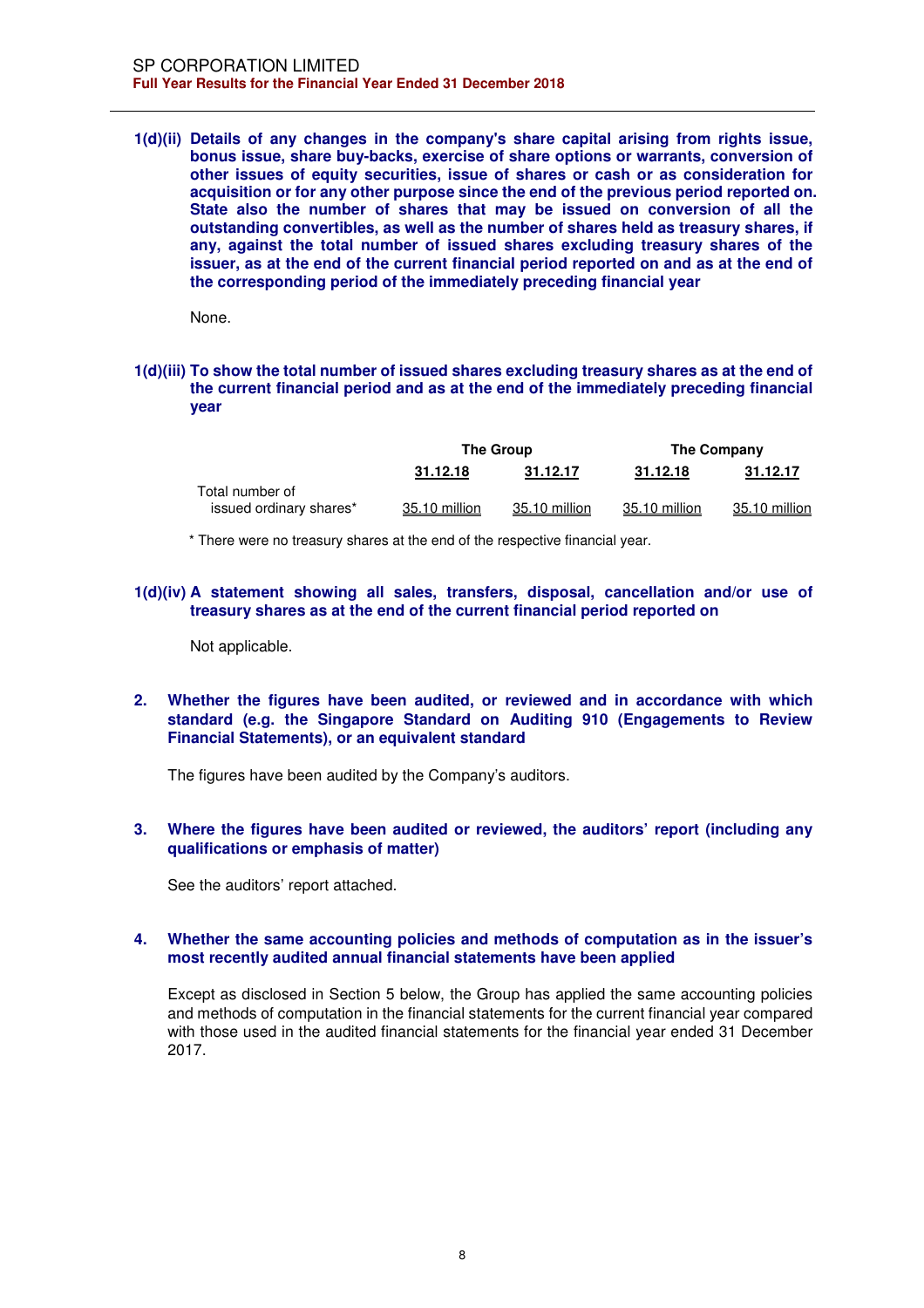## **5. If there are any changes in the accounting policies and methods of computation, including any required by an accounting standard, what has changed, as well as the reasons for, and the effect of, the change**

The Group has adopted the Singapore Financial Reporting Standards (International) ("SRFS(I)s") that is identical to the International Financial Reporting Standards with effect from 1 January 2018. The adoption of SFRS(I)s for the first time for the financial year ended 31 December 2018 does not result in any changes to the Group's and the Company's current accounting policies and no material adjustments are required on transition to this new framework.

Specifically, the Group has adopted SFRS(I) 9 *Financial Instruments* and SFRS(I) 15 *Revenue from Contracts with Customers* that are relevant to the Group's operations. The adoption of these new SFRS(I)s does not result in any changes to the Group's and the Company's accounting policies and has no material effect on the amounts reported for the current or prior financial years.

## **6. Earnings per ordinary share of the group for the current financial period reported on and the corresponding period of the immediately preceding financial year, after deducting any provision for preference dividends**

|                                                                                            | Group<br><b>Full Year</b> |          |
|--------------------------------------------------------------------------------------------|---------------------------|----------|
|                                                                                            | 31.12.18                  | 31.12.17 |
| i)<br>Earnings per ordinary share based on weighted average<br>number of shares (in cents) |                           |          |
| From continuing operations                                                                 | 5.41                      | 2.75     |
| From continuing and discontinued operations                                                | 5.41                      | 1.27     |
| Earnings per ordinary share based on fully diluted basis<br>ii)<br>(in cents)              |                           |          |
| From continuing operations                                                                 | 5.41                      | 2.75     |
| From continuing and discontinued operations                                                | 5.41                      | 1.27     |
| Weighted average number of ordinary shares (in million)                                    | 35.10                     | 35.10    |

**7. Net asset value (for the issuer and group) per ordinary share based on the total number of issued shares excluding treasury shares of the issuer at the end of the (a) current period reported on and (b) immediately preceding financial year** 

|                                                                                                   | Group    |          |        | Company  |          |        |  |
|---------------------------------------------------------------------------------------------------|----------|----------|--------|----------|----------|--------|--|
|                                                                                                   | 31.12.18 | 31.12.17 | 1.1.17 | 31.12.18 | 31.12.17 | 1.1.17 |  |
| Net asset value<br>per<br>ordinary<br>share<br>(in<br>dollar)                                     | 1.52     | 1.45     | 1.51   | 1.09     | 1.08     | 1.12   |  |
| Total number of issued<br>shares <sup>*</sup> at the end of<br>the financial year (in<br>million) | 35.10    | 35.10    | 35.10  | 35.10    | 35.10    | 35.10  |  |

\* There were no treasury shares at the end of the respective financial year.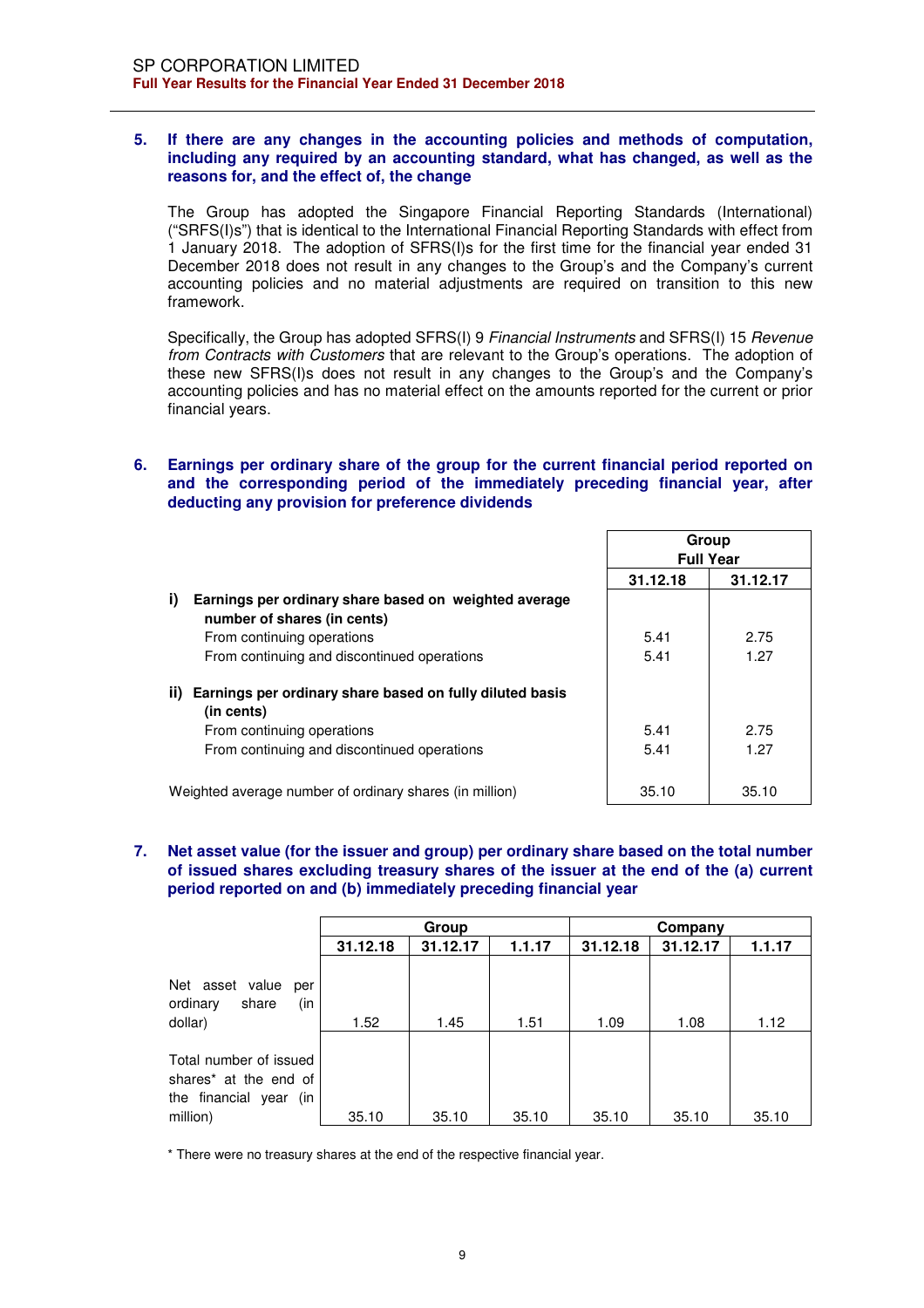**8. A review of the performance of the group, to the extent necessary for a reasonable understanding of the group's business. The review must discuss any significant factors that affected the turnover, costs, and earnings of the group for the current financial period reported on, including (where applicable) seasonal or cyclical factors. It must also discuss any material factors that affected the cash flow, working capital, assets or liabilities of the group during the current financial period reported on** 

### Commodities Trading Unit

The Group's revenue from continuing operations (i.e. commodities trading) increased to \$136.4 million in FY2018 compared to \$121.1 million in FY2017. The higher revenue was mainly attributable to an increase in revenue from coal trading contributed by higher trading volumes, partially offset by lower revenue from the sale of rubber and aluminium. Gross profit increased as a result of higher margin for coal trading. Commodities trading reported a higher profit after tax of \$1.6 million in FY2018 compared to \$0.8 million in FY2017, mainly due to the higher gross profit, higher interest income on higher level of overdue trade receivables, and lower foreign currency exchange loss, partially offset by absence of handling income relating to coal shipments.

## Investment Unit

There was an opportunity for the Group to participate in the development of the RMB5 billion (\$1 billion) Sanya Integrated Development project in Hainan, which is a mixed-use development comprising commercial, residential, hotel and retail elements situated next to the existing Sanya High Speed Railway Station. The developer of the project is Sanya Summer Real Estate Co. Ltd. ("SSRE"). In this regard, the Group extended a loan of \$20 million at an interest rate of 7.5% per annum to an interested person on 24 September 2018. The repayment of the loan and accrued interest would be in cash or in such other repayment method as otherwise agreed between the parties. As part of its diversification strategy, the Group has the option to elect (subject to its shareholders' approval, if required) for the loan to be repaid in new shares to be issued in the capital of SSRE.

The Group's earnings for the financial year were boosted by an increase in interest income of \$0.4 million on the \$20 million loan.

**9. Where a forecast, or a prospect statement, has been previously disclosed to shareholders, any variance between it and the actual results** 

Not applicable.

## **10. A commentary at the date of the announcement of the significant trends and competitive conditions of the industry in which the group operates and any known factors or events that may affect the group in the next reporting period and the next 12 months**

Coal deliveries for the financial year have exceeded the quantity secured by the Group under the coal allocation agreement. The Group will continually seek opportunities to grow its commodities trading business.

The Group is exploring investment opportunities to reposition, expand and diversify its business and operations in order to achieve a more consistent and sustainable growth.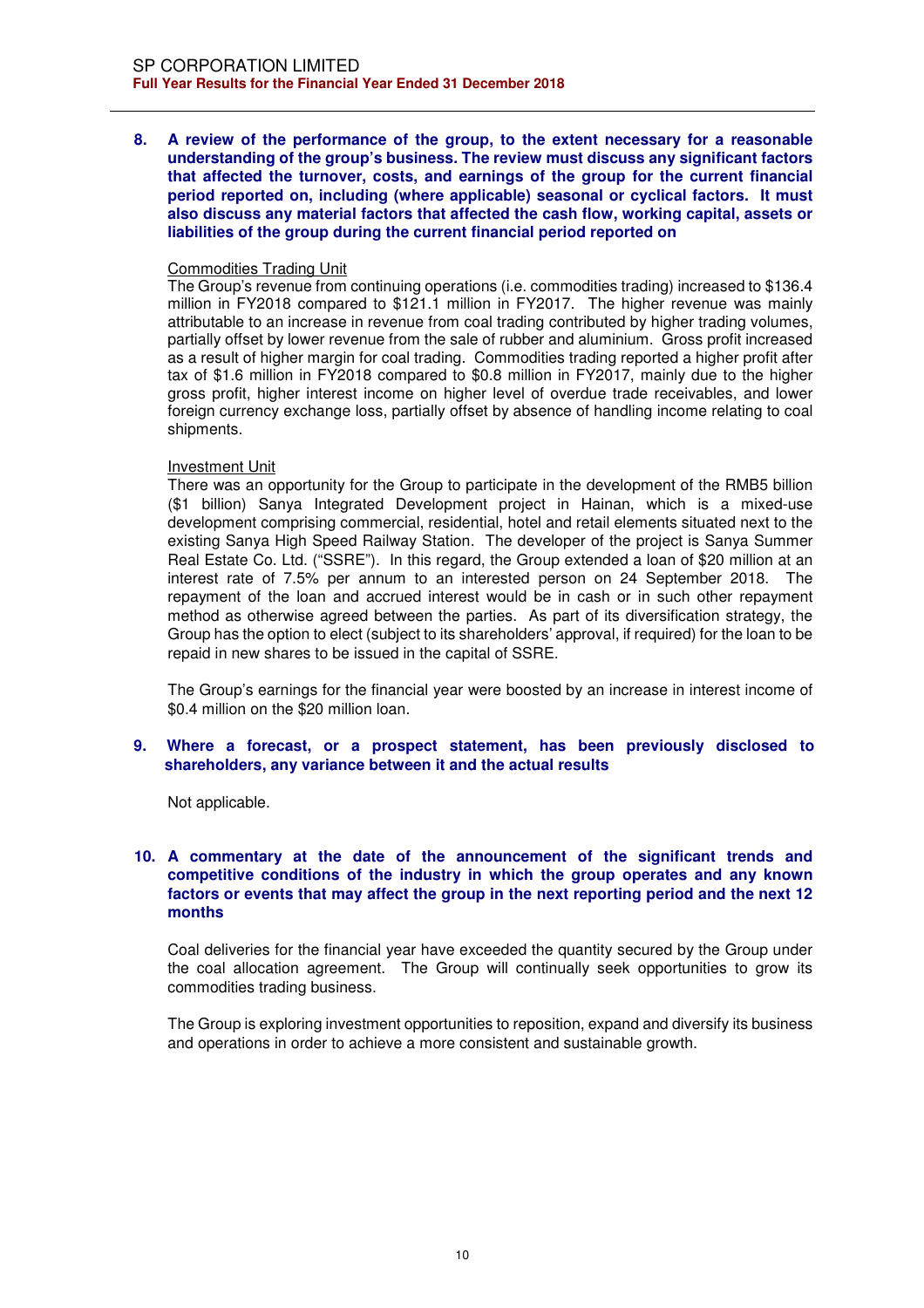## **11. Dividend**

### **(a) Current Financial Period Reported On**

Any dividend declared for the current financial period reported on?

None.

**(b) Corresponding Period of the Immediately Preceding Financial Year**  Any dividend declared for the corresponding period of the immediately preceding financial year?

None.

**(c) Date payable** 

Not applicable.

**(d) Books closure date** 

Not applicable.

#### **12. If no dividend has been declared/recommended, a statement to that effect**

No dividend has been declared or recommended for the financial year ended 31 December 2018.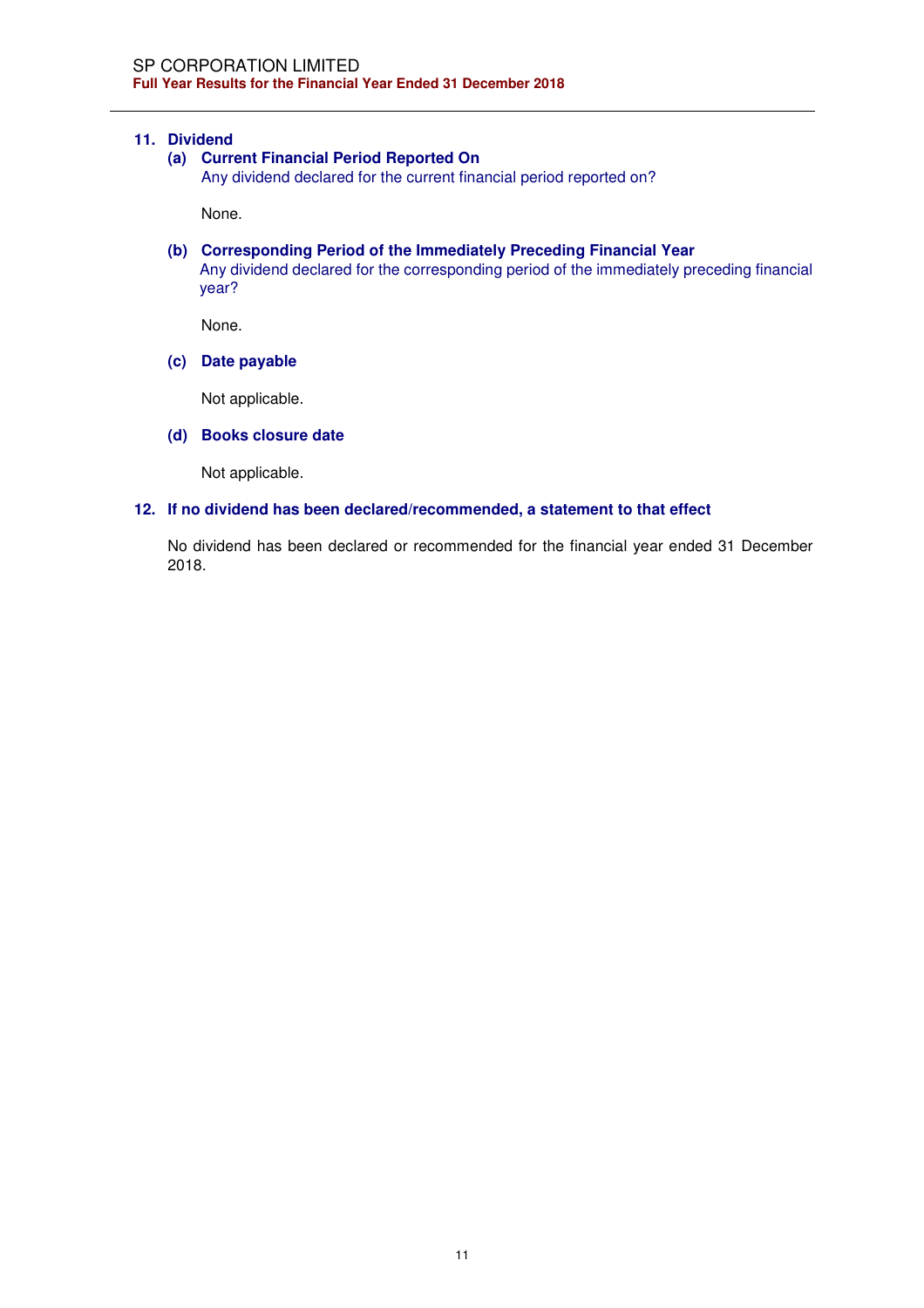## **PART II - ADDITIONAL INFORMATION REQUIRED FOR FULL YEAR ANNOUNCEMENT (This part is not applicable to Q1, Q2, Q3 or Half Year Results)**

## **13. Segmented revenue and results for business or geographical segments (of the group) in the form presented in the issuer's most recently audited annual financial statements, with comparative information for the immediately preceding year**

|                                                                                                  | <b>Commodities</b><br><b>Trading</b><br>\$'000 | Investment<br>\$'000 | and Others<br>\$'000 | Corporate Inter-segment<br><b>Eliminations</b><br>\$'000 | Consolidated<br>\$'000  |
|--------------------------------------------------------------------------------------------------|------------------------------------------------|----------------------|----------------------|----------------------------------------------------------|-------------------------|
| 31 December 2018                                                                                 |                                                |                      |                      |                                                          |                         |
| <b>Revenue</b><br>- External customers<br>- Inter-segment                                        | 136,379                                        |                      | 2,300                | (2,300)                                                  | 136,379                 |
| Total segment revenue                                                                            | 136,379                                        | $\overline{a}$       | 2,300                | (2, 300)                                                 | 136,379                 |
| <b>Result</b><br>Segment result<br>Interest income<br>Interest expense                           | 670<br>1,345<br>(110)                          | (61)<br>407          | (4)<br>73<br>(10)    | (80)<br>80                                               | 605<br>1,745<br>(40)    |
| Profit before tax                                                                                | 1,905                                          | 346                  | 59                   |                                                          | 2,310                   |
| Income tax expense                                                                               |                                                |                      |                      |                                                          | (412)                   |
| Profit after tax                                                                                 |                                                |                      |                      |                                                          | 1,898                   |
| <b>Assets</b><br>Segment assets<br>Unallocated assets<br><b>Total assets</b>                     | 43,829                                         | 21,395               | 2,480                |                                                          | 67,704<br>24<br>67,728  |
| <b>Liabilities</b><br>Segment liabilities<br>Unallocated liabilities<br><b>Total liabilities</b> | 12,792                                         | 49                   | 1,111                |                                                          | 13,952<br>333<br>14,285 |
| <b>Other information</b><br>Capital expenditure<br>Depreciation of plant and<br>equipment        | 5<br>6                                         |                      | 73<br>35             |                                                          | 78<br>41                |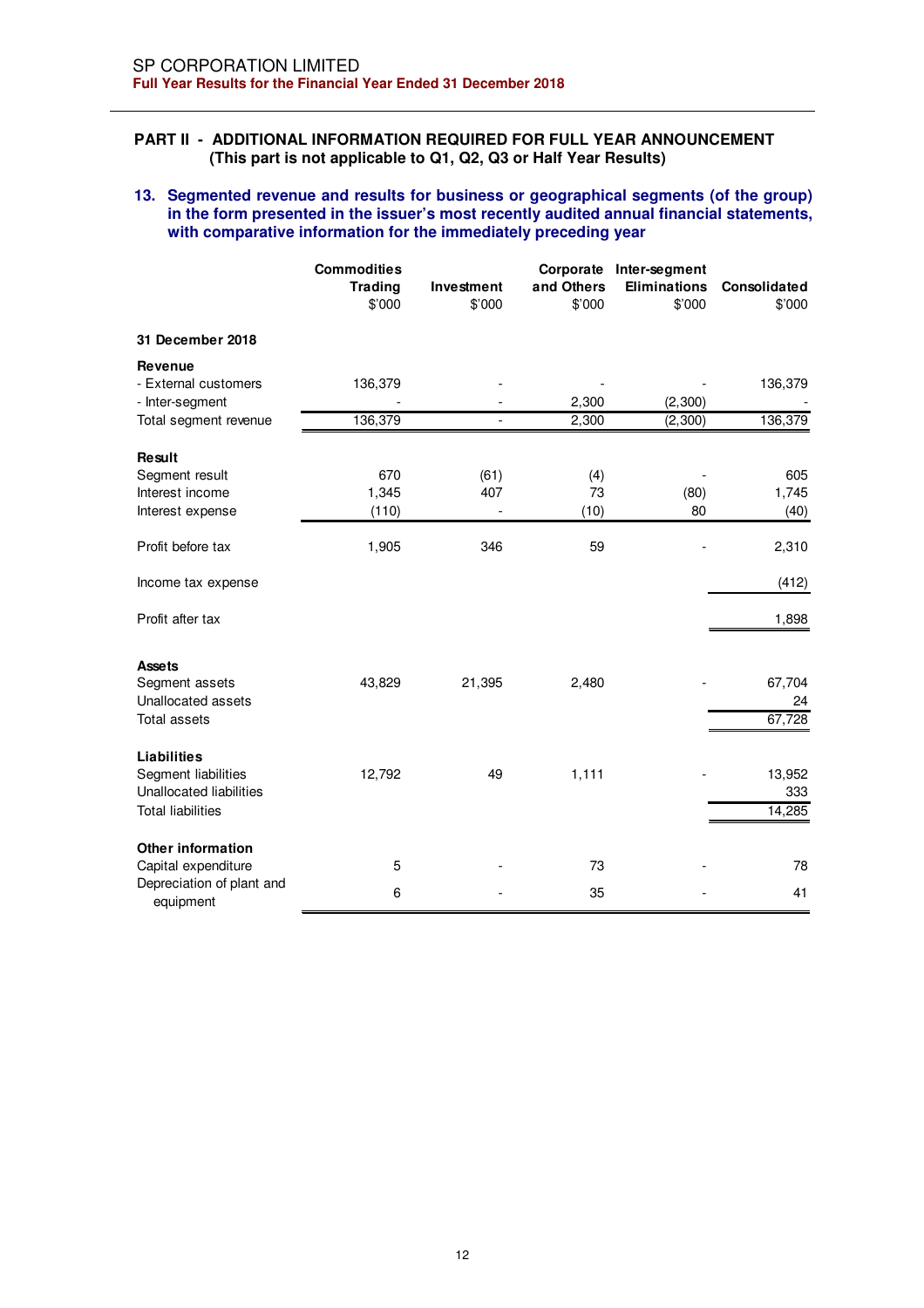|                                                                                                  | <b>Commodities</b><br><b>Trading</b><br>\$'000 | <b>Discontinued</b><br>Operation<br>(Tyre<br>Distribution)<br>\$'000 | and Others<br>\$'000 | Corporate Inter-segment<br><b>Eliminations</b><br>\$'000 | Consolidated<br>\$'000  |
|--------------------------------------------------------------------------------------------------|------------------------------------------------|----------------------------------------------------------------------|----------------------|----------------------------------------------------------|-------------------------|
| 31 December 2017                                                                                 |                                                |                                                                      |                      |                                                          |                         |
| Revenue<br>- External customers<br>- Inter-segment                                               | 121,066                                        | 6,660                                                                | 2,720                | (2,720)                                                  | 127,726                 |
| Total segment revenue                                                                            | 121,066                                        | 6,660                                                                | 2,720                | (2,720)                                                  | 127,726                 |
| Result<br>Segment result<br>Interest income<br>Interest expense                                  | 54<br>1,110<br>(101)                           | (793)<br>1                                                           | 51<br>105<br>(3)     | (5)<br>(104)<br>103                                      | (693)<br>1,112<br>(1)   |
| Profit (Loss) before tax                                                                         | 1,063                                          | (792)                                                                | 153                  | (6)                                                      | 418                     |
| Income tax credit                                                                                |                                                |                                                                      |                      |                                                          | 29                      |
| Profit after tax                                                                                 |                                                |                                                                      |                      |                                                          | 447                     |
| <b>Assets</b><br>Segment assets<br>Unallocated assets<br>Total assets                            | 62,143                                         | 2,419                                                                | 2,333                |                                                          | 66,895<br>118<br>67,013 |
| <b>Liabilities</b><br>Segment liabilities<br>Unallocated liabilities<br><b>Total liabilities</b> | 14,830                                         | 366                                                                  | 954                  |                                                          | 16,150<br>57<br>16,207  |
| <b>Other information</b><br>Capital expenditure<br>Depreciation of plant and<br>equipment        | 8<br>6                                         | 61<br>76                                                             | $\mathbf{1}$<br>25   |                                                          | 70<br>107               |
| Allowance for doubtful<br>trade receivables                                                      |                                                | 5                                                                    |                      |                                                          | 5                       |
| Inventories written off<br>Allowance for inventory<br>obsolescence                               |                                                | 31<br>6                                                              |                      |                                                          | 31<br>6                 |
|                                                                                                  | <b>Commodities</b><br><b>Trading</b><br>\$'000 | <b>Discontinued</b><br>Operation<br>(Tyre<br>Distribution)<br>\$'000 | and Others<br>\$'000 | Corporate Inter-segment<br><b>Eliminations</b><br>\$'000 | Consolidated<br>\$'000  |
| 1 January 2017                                                                                   |                                                |                                                                      |                      |                                                          |                         |
| <b>Assets</b><br>Segment assets<br>Unallocated assets                                            | 70,921                                         | 3,708                                                                | 3,232                |                                                          | 77,861<br>110           |

| Total assets             |        |       |       | 77.971                             |
|--------------------------|--------|-------|-------|------------------------------------|
| Liabilities              |        |       |       |                                    |
| Segment liabilities      | 22.281 | 1.231 | 1.055 | 24.567<br>$\overline{\phantom{0}}$ |
| Unallocated liabilities  |        |       |       | 420                                |
| <b>Total liabilities</b> |        |       |       | 24.987                             |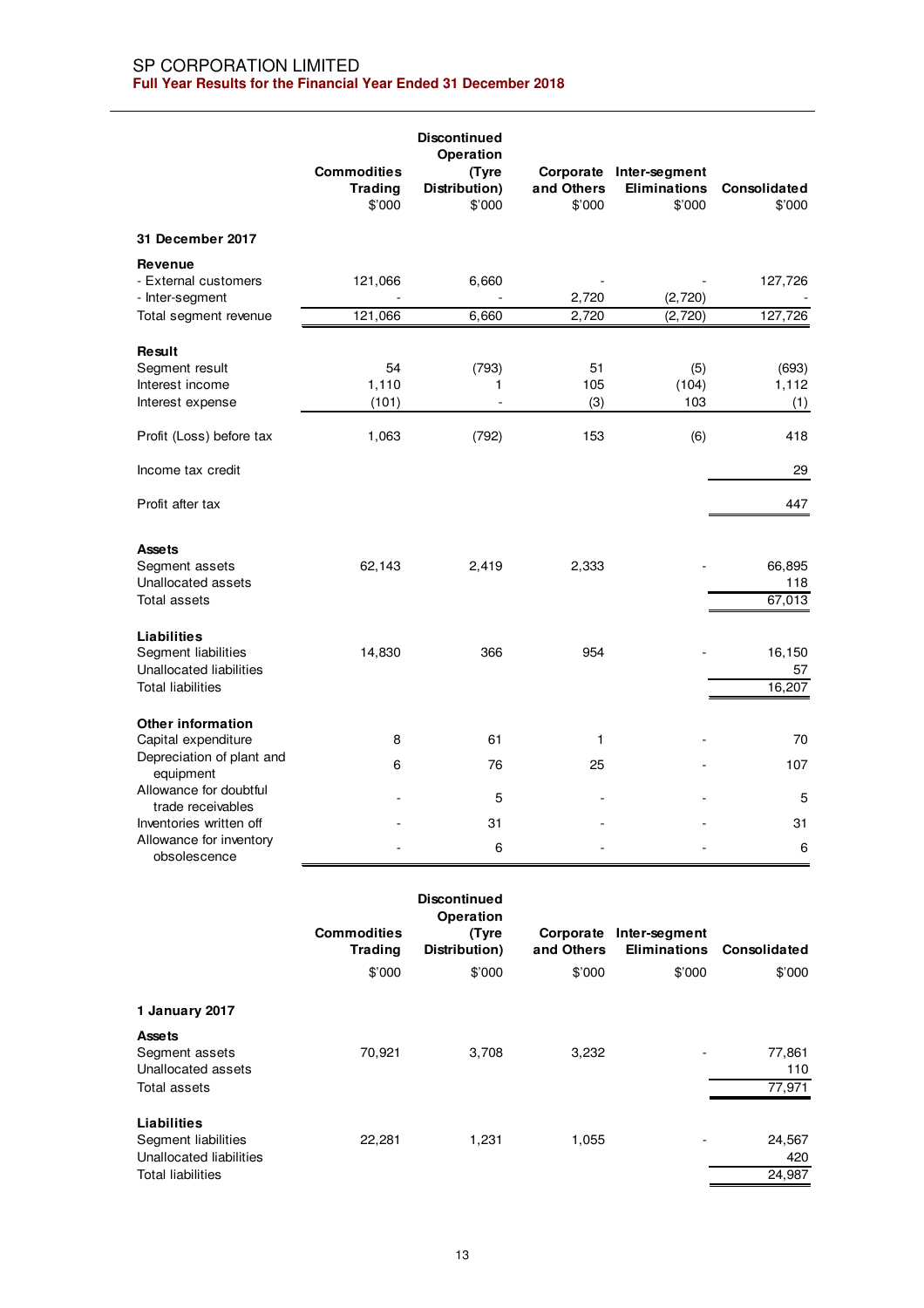#### SP CORPORATION LIMITED **Full Year Results for the Financial Year Ended 31 December 2018**

|                                                                 | Group                                                         |                    |                          |                          |                          |                          |                          |                          |
|-----------------------------------------------------------------|---------------------------------------------------------------|--------------------|--------------------------|--------------------------|--------------------------|--------------------------|--------------------------|--------------------------|
|                                                                 | <b>Revenue from</b><br>external customers<br><b>Full Year</b> |                    |                          | Non-current assets       |                          |                          | Capital expenditure      |                          |
| <b>Geographical Segments</b><br>- Based on location of customer | 31.12.18<br>\$'000                                            | 31.12.17<br>\$'000 | 31.12.18<br>\$'000       | 31.12.17<br>\$'000       | 1.1.17<br>\$'000         | 31.12.18<br>\$'000       | 31.12.17<br>\$'000       | 1.1.17<br>\$'000         |
| Singapore                                                       | 116,002                                                       | 96,952             | 149                      | 172                      | 312                      | 6                        | 70                       | 14                       |
| Indonesia                                                       | 6,297                                                         | 12,677             | 59                       | $\overline{\phantom{a}}$ | $\overline{\phantom{a}}$ | 72                       |                          |                          |
| China including Hong Kong                                       | 14,070                                                        | 10,986             | ٠                        | $\overline{\phantom{a}}$ | $\overline{\phantom{a}}$ | $\overline{\phantom{a}}$ |                          | $\overline{\phantom{a}}$ |
| Other ASEAN countries                                           | $\overline{\phantom{a}}$                                      | 4,221              | $\sim$                   | $\overline{\phantom{a}}$ | $\overline{\phantom{a}}$ |                          |                          | $\overline{\phantom{a}}$ |
| Malaysia                                                        | $\overline{\phantom{a}}$                                      | 1,511              | $\overline{\phantom{a}}$ | $\overline{\phantom{a}}$ | 63                       | $\overline{\phantom{a}}$ | $\overline{\phantom{a}}$ | 3                        |
| <b>Brunei</b>                                                   | $\overline{\phantom{a}}$                                      | 1,130              | $\overline{\phantom{a}}$ | ٠                        | $\overline{\phantom{a}}$ |                          |                          | $\overline{\phantom{a}}$ |
| Others                                                          | 10                                                            | 249                | $\overline{\phantom{a}}$ | $\overline{\phantom{a}}$ | $\overline{\phantom{a}}$ | $\overline{\phantom{a}}$ | $\overline{\phantom{a}}$ | ٠                        |
|                                                                 | 136,379                                                       | 127,726            | 208                      | 172                      | 375                      | 78                       | 70                       | 17                       |

## **14. In the review of performance, the factors leading to any material changes in contributions to turnover and earnings by the business or geographical segments**

Please refer to paragraph 8 for an analysis by business segments.

# **15. Breakdown of first half and second half results**

|     |                                                                                                              | Group<br><b>Discontinued</b><br>Operation<br><b>Full Year</b> |        |                       | Group<br>Total<br><b>Full Year</b> |          |  |
|-----|--------------------------------------------------------------------------------------------------------------|---------------------------------------------------------------|--------|-----------------------|------------------------------------|----------|--|
|     |                                                                                                              | 31.12.18<br>31.12.17                                          |        | 31.12.18<br>$+ / (-)$ |                                    | 31.12.17 |  |
|     |                                                                                                              | \$'000                                                        | \$'000 | $\%$                  | \$'000                             | \$'000   |  |
| (a) | Revenue reported for first half year                                                                         |                                                               | 4.887  | n.m                   | 64.610                             | 58,853   |  |
| (b) | Operating profit (loss) after tax before deducting<br>non-controlling interests reported for first half year |                                                               | (949)  | n.m                   | 583                                | (392)    |  |
| (c) | Revenue reported for second half year                                                                        |                                                               | 1,773  | n.m                   | 71,769                             | 68,873   |  |
| (d) | Operating profit after tax before deducting<br>non-controlling interests reported for second half year       |                                                               | 430    | n.m                   | 1,315                              | 839      |  |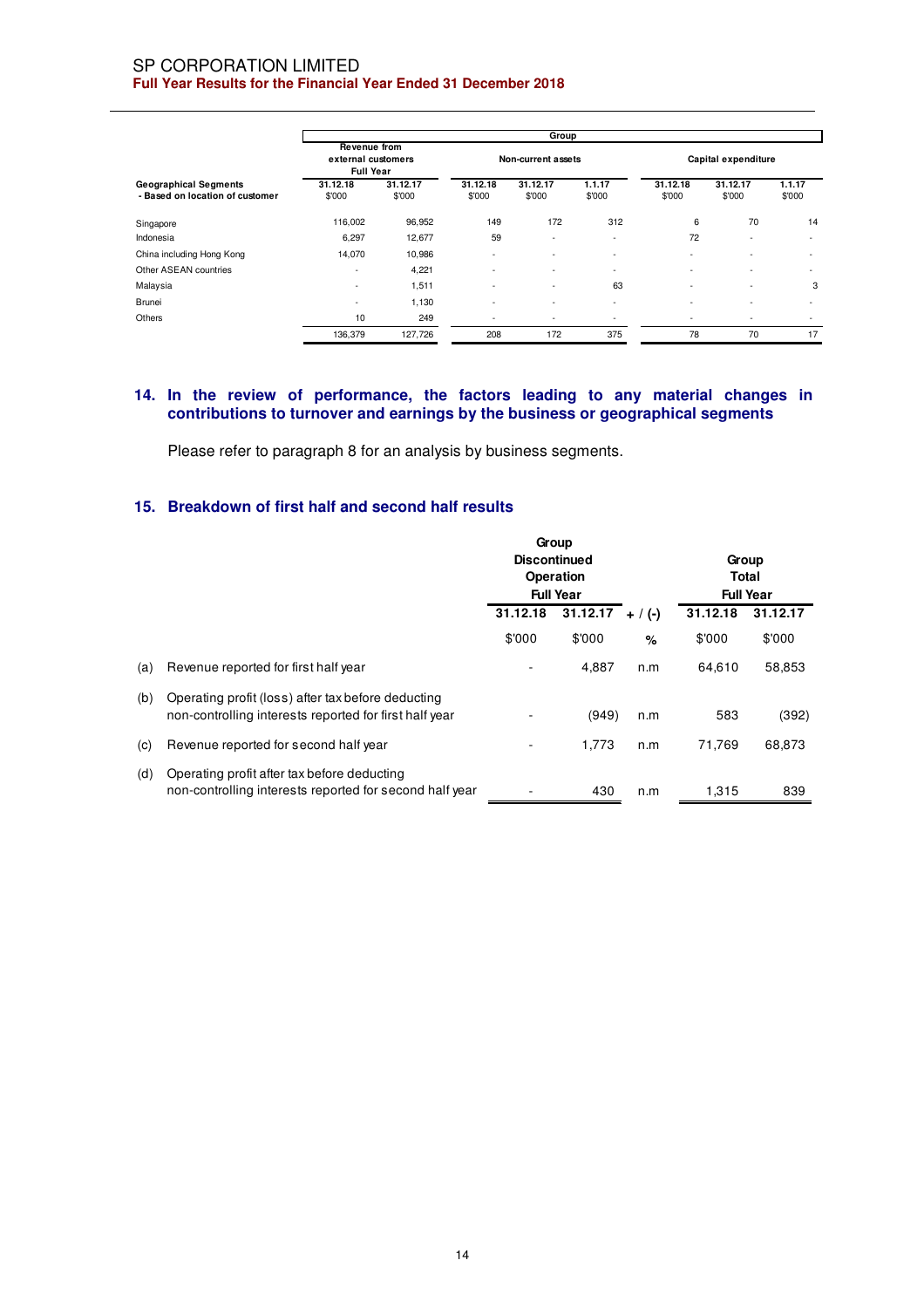### **16. Interested Person Transactions**

The aggregate value of interested person transactions entered into during the following periods is as follows:

|                                                                                                                  |                                                                                                                                                                                               | Group              |                                                                                                                                                                           |                    |  |  |  |
|------------------------------------------------------------------------------------------------------------------|-----------------------------------------------------------------------------------------------------------------------------------------------------------------------------------------------|--------------------|---------------------------------------------------------------------------------------------------------------------------------------------------------------------------|--------------------|--|--|--|
|                                                                                                                  | Aggregate value of all interested<br>person transactions (excluding<br>transactions less than \$100,000<br>and transactions conducted under<br>shareholders' mandate pursuant<br>to Rule 920) |                    | Aggregate value of all interested<br>person transactions conducted<br>under shareholders' mandate<br>pursuant to Rule 920 (excluding<br>transactions less than \$100,000) |                    |  |  |  |
|                                                                                                                  | <b>Full Year</b>                                                                                                                                                                              |                    | <b>Full Year</b>                                                                                                                                                          |                    |  |  |  |
| Name of interested person                                                                                        | 31.12.18<br>\$'000                                                                                                                                                                            | 31.12.17<br>\$'000 | 31.12.18<br>\$'000                                                                                                                                                        | 31.12.17<br>\$'000 |  |  |  |
| <b>Sales</b>                                                                                                     |                                                                                                                                                                                               |                    |                                                                                                                                                                           |                    |  |  |  |
| William Nursalim alias William Liem & associates                                                                 |                                                                                                                                                                                               |                    | 11,749                                                                                                                                                                    | 17,210             |  |  |  |
| Consideration pursuant to Asset Sale and Purchase Agreements<br>William Nursalim alias William Liem & associates |                                                                                                                                                                                               | 1,750              |                                                                                                                                                                           |                    |  |  |  |
| <b>Purchases</b><br>William Nursalim alias William Liem & associates                                             |                                                                                                                                                                                               |                    | 94,246                                                                                                                                                                    | 65,313             |  |  |  |
| Placement of refundable trade deposit<br>William Nursalim alias William Liem & associates                        |                                                                                                                                                                                               |                    | 8,215                                                                                                                                                                     | 8,073              |  |  |  |
| Interest income from placement of refundable trade deposit<br>William Nursalim alias William Liem & associates   |                                                                                                                                                                                               |                    | 519                                                                                                                                                                       | 473                |  |  |  |
| Interest income from overdue trade receivables<br>Nuri Holdings (S) Pte Ltd & associates                         |                                                                                                                                                                                               |                    |                                                                                                                                                                           | 196                |  |  |  |
| Management fee expense<br>Tuan Sing Holdings Limited & associates                                                |                                                                                                                                                                                               |                    | 150                                                                                                                                                                       | 150                |  |  |  |
| Progress billing for order placement<br>William Nursalim alias William Liem & associates                         |                                                                                                                                                                                               |                    |                                                                                                                                                                           | 552                |  |  |  |
| Loan<br>Nuri Holdings (S) Pte Ltd & associates                                                                   |                                                                                                                                                                                               |                    | 20,000                                                                                                                                                                    |                    |  |  |  |
| Interest income from loan<br>Nuri Holdings (S) Pte Ltd & associates                                              |                                                                                                                                                                                               |                    | 407                                                                                                                                                                       |                    |  |  |  |
| Total interested person transactions                                                                             |                                                                                                                                                                                               | 1.750              | 135,286                                                                                                                                                                   | 91,967             |  |  |  |

## **17. A breakdown of the total annual dividend (in dollar value) for the issuer's latest full year and its previous full year**

Not applicable.